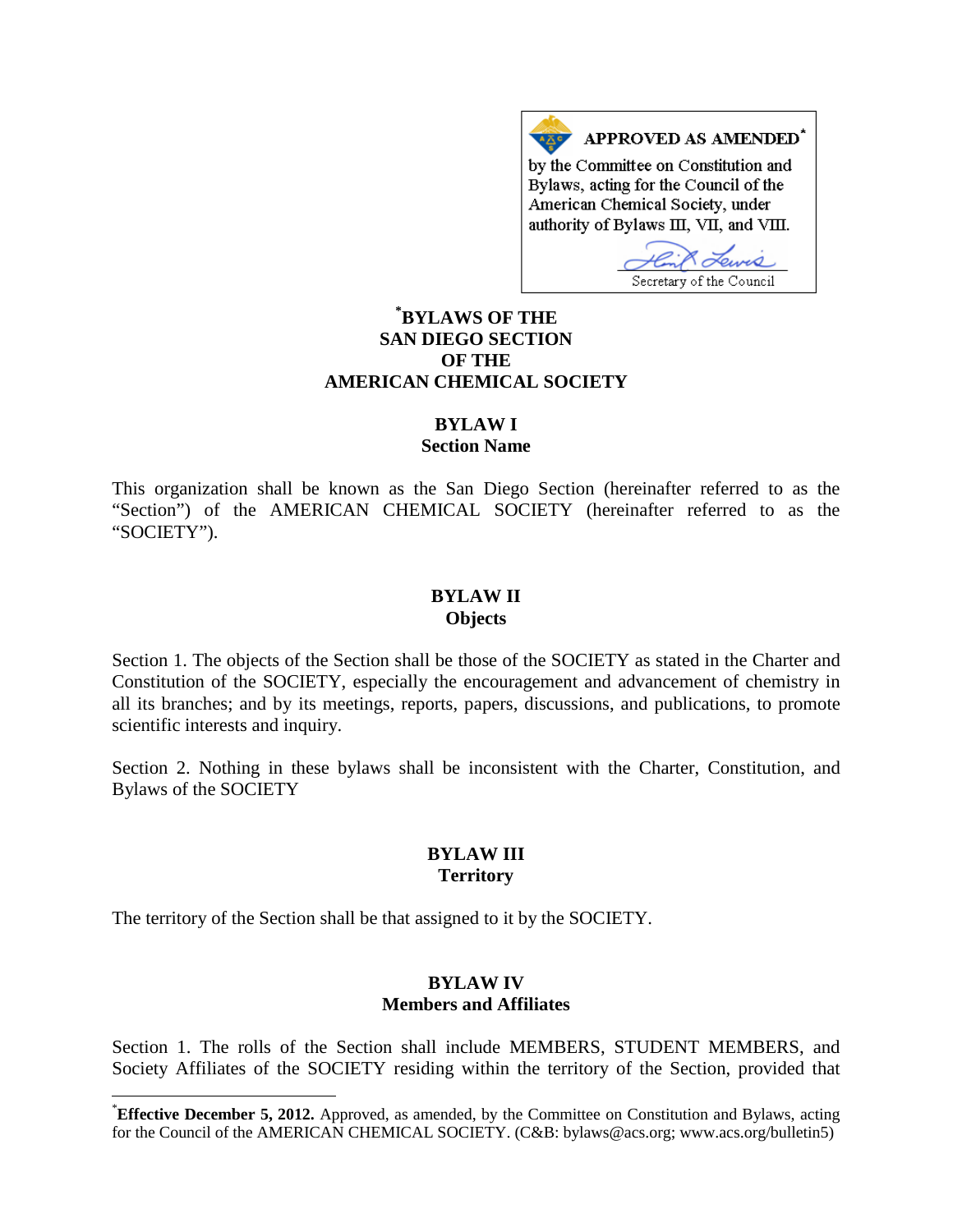exceptions to this rule shall be made in conformity with the Constitution and Bylaws of the SOCIETY.

Section 2. The Section may have Local Section Affiliates as authorized in the Constitution and Bylaws of the SOCIETY. A person may become a Local Section Affiliate upon approval by the Executive Committee of an application submitted to the Secretary, and payment of the specified dues.

Section 3. MEMBERS and STUDENT MEMBERS shall have such rights and privileges as are accorded them by the Constitution and Bylaws of the SOCIETY. STUDENT MEMBERS shall have all the rights of MEMBERS but may not serve as Councilors, Alternate Councilors, Temporary Substitute Councilors, Chair, or Chair-Elect. STUDENT MEMBERS may serve as Secretary, Treasurer and Members-at-Large.

Section 4. Society Affiliates and Local Section Affiliates may not vote for or hold an elective position of the Section, vote on Articles of Incorporation or bylaws of the Section, or serve as voting members of the Executive Committee. Society Affiliates may serve as appointed members or chairs of committees, other than standing committees or the Nominating Committee.

# **BYLAW V Organization**

Section 1. The officers of the Section shall be: Chair, Chair-Elect, Secretary, and Treasurer. The Chair and Chair-Elect shall be MEMBERS of the SOCIETY and the Section. The Secretary and Treasurer shall be members of the SOCIETY and the Section. The offices of Secretary and Treasurer may be held by one person.

Section 2. The Section shall have Councilors and Alternate Councilors as authorized by the SOCIETY.

Section 3 The Executive Committee shall consist of the Section officers, Councilors and Alternate Councilors, the Immediate Past Chair, Members-at-Large, and chairs of the standing committees.

### **BYLAW VI Terms of Office**

Section 1. The Chair-Elect, Secretary, and Treasurer shall hold office for one year, or until their successors qualify.

Section 2. The Chair-Elect shall succeed to the office of Chair upon the completion of the term of office. At the same time, the previous Chair becomes the Immediate Past Chair.

Section 3. Councilors and Alternate Councilors are each to be elected for a term of three years.

Section 4. Members-at-Large are to be elected for terms of three years, but their terms will be staggered so that one is elected each year if possible.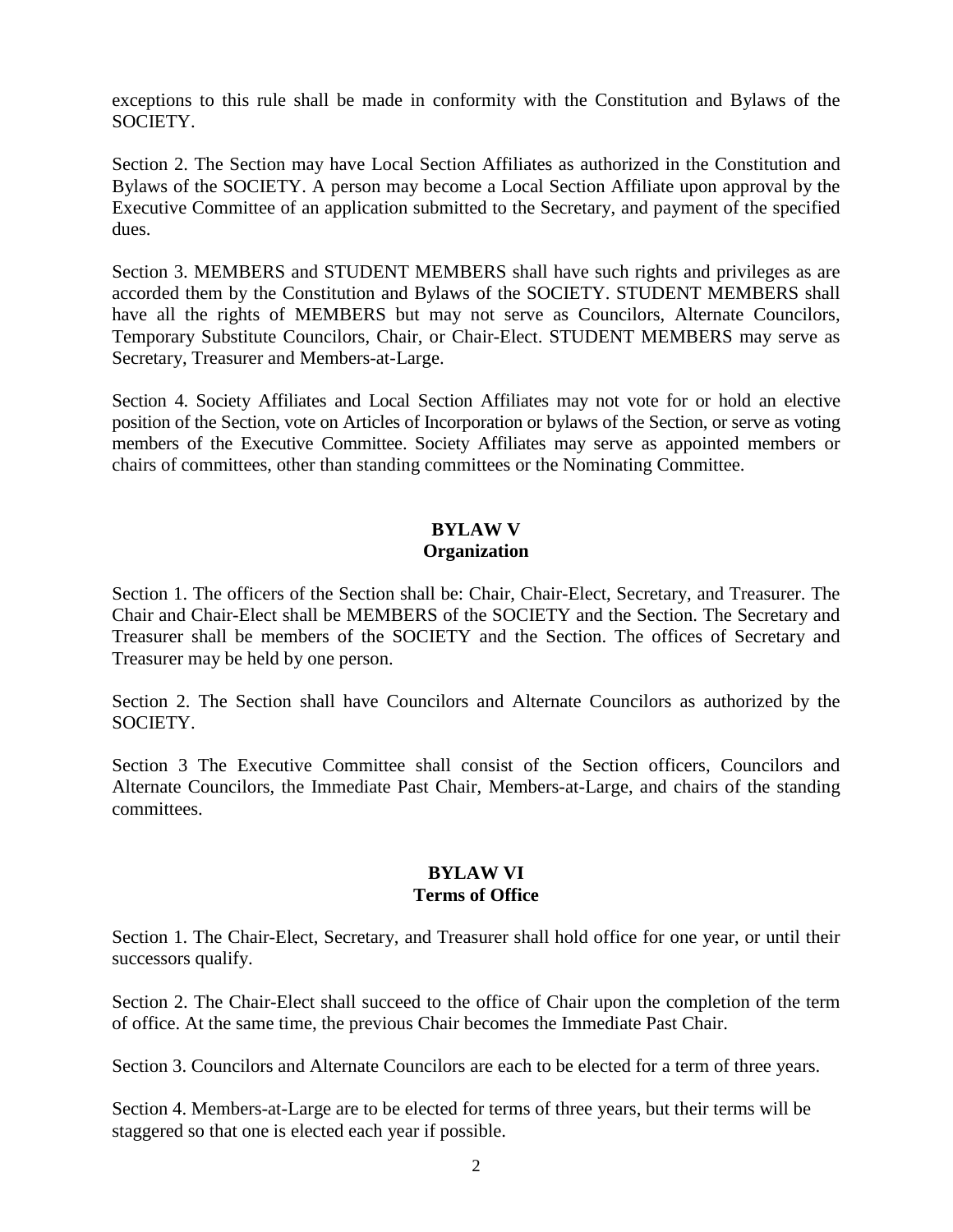Section 5. All officers and others shall assume office on January 1.

Section 6. The Executive Committee shall fill any vacancy in its membership and any vacant office by the appointment of any member of the Section qualified to hold office, and such member so appointed shall serve until the next annual election. Vacancies in the positions of Councilor and Alternate Councilor shall be filled by the Executive Committee by interim appointment of a MEMBER of the Section, for the period up to the next annual election, at which time the Section shall elect a MEMBER to fill out the unexpired term. Vacancies in the position of Member-at-Large shall be filled by the Executive Committee by interim appointment for the period up to the next annual election, at which time the Section shall elect a member to fill out the unexpired term.

# **BYLAW VII Manner of Election**

Section 1. At an Executive Committee meeting to be held prior to October 1 in each year, the Chair shall appoint a Nominating Committee of no fewer than three members who are not officers of the Section to provide nominees for each elected position of the Executive Committee.

Section 2. The Nominating Committee shall present its report of nominees to the Executive Committee by October 10. With exception of the Chair and Chair-Elect, the incumbent of any elective position may be nominated for another term. After the report of the Committee, nominations may be received from the floor with the approval of a majority of the members of the Executive Committee present or by petition signed by 25 members. Only nominees who have agreed to serve if elected may be named on the ballot as candidates. The Secretary shall distribute the report of the Nominating Committee to all members of the Section together with instructions for completion of a secret ballot. The secret ballot may be available by mail or by any other means allowable by the SOCIETY. In the event the election is to be held by means other than by mail-in ballot, the Secretary shall announce the election to the members by October 10 to allow all members to request a mail-in ballot. All members shall be allowed to vote only once, regardless of the format in which the ballot is provided. Members may add candidates of their own selection by entering the names on the ballot.

Section 3. Members shall make their choices on the official ballot. All mail ballots cast shall be so mailed to the Secretary. All electronic ballot results shall be sent to the Secretary by the person or organization conducting the election.

Section 4. All valid ballots cast as described above and received by the Secretary by noon on November 25, preceding the annual meeting, shall be counted and/or validated by Tellers appointed by the Chair. The vote tally shall be reported to the Chair. The Tellers shall submit a written report at the annual meeting as describe elsewhere in these bylaws.

Section 5. In case of a tie vote for any elected position, the members present at the annual meeting shall forthwith proceed to decide between the candidates by vote.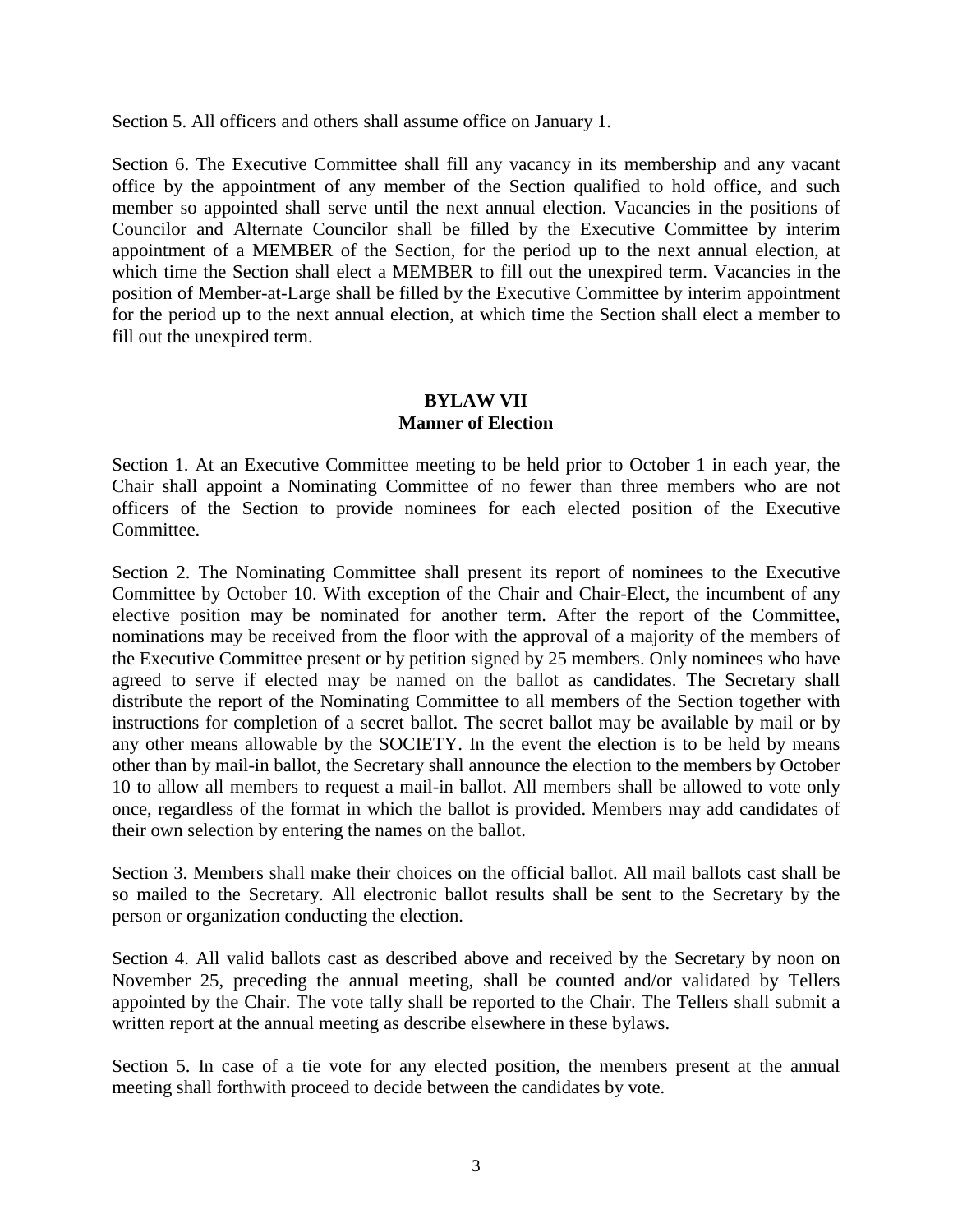Section 6. The Secretary shall retain all ballots and/or voting records for at least ninety days after either the announcement of the results to the membership or until any disputes have been resolved, whichever is later.

### **BYLAW VIII Recall of Elected Officials**

Section 1. The elected officials of the Section (officers or elected Executive Committee members) are subject to recall for neglect of duties or conduct injurious to the SOCIETY. Recall procedures are not applicable to Councilors and Alternate Councilors elected by Local Sections.

Section 2. The recall of an official shall be initiated when a signed petition, indicating in writing the specific charges and reasonable substantiating evidence is submitted to the Chair from at least 25 voting members of the Section. In the event the Chair is the official in question, the Chair-Elect shall receive the petition and shall assume the duties of the Office of Chair with respect to this issue until the issue is resolved.

Section 3. The Chair shall, without delay, determine that the petitioners are aware of the gravity of their actions and the procedures to be followed. The Chair shall seek an alternate resolution to the problem and a withdrawal of the petition at this time. In the absence of a resolution to the problem, the Chair shall notify the members of the Executive Committee and call a special meeting within thirty days.

- a. The Executive Committee shall promptly continue the recall process or dismiss the petition as ill-founded or find an alternative solution to the problem. The Chair shall promptly inform the petitioners and the official of the decision of the Executive Committee.
- b. If the proceedings continue, the Chair shall assign the duties of the official to another MEMBER of the Section until the issue is resolved.
- c. If the proceedings continue, the official shall be offered an opportunity to answer the allegations in the petition before the Executive Committee.

Every reasonable effort shall be made to contact the official throughout this procedure. That effort shall include a certified letter to the last known address on the official SOCIETY membership rolls. Upon notification, the official shall have thirty days to make a written response to the allegations. The Executive Committee shall decide whether to proceed after studying the official's response. The Chair shall inform the official and the petitioners of the decision of the Executive Committee.

If no contact with the official can be made after a reasonable effort, the Executive Committee may remove the official in question with a two-thirds (2/3) vote of the remaining members.

- d. If the proceedings continue, the official shall choose one of the following options:
	- (1) The official may resign.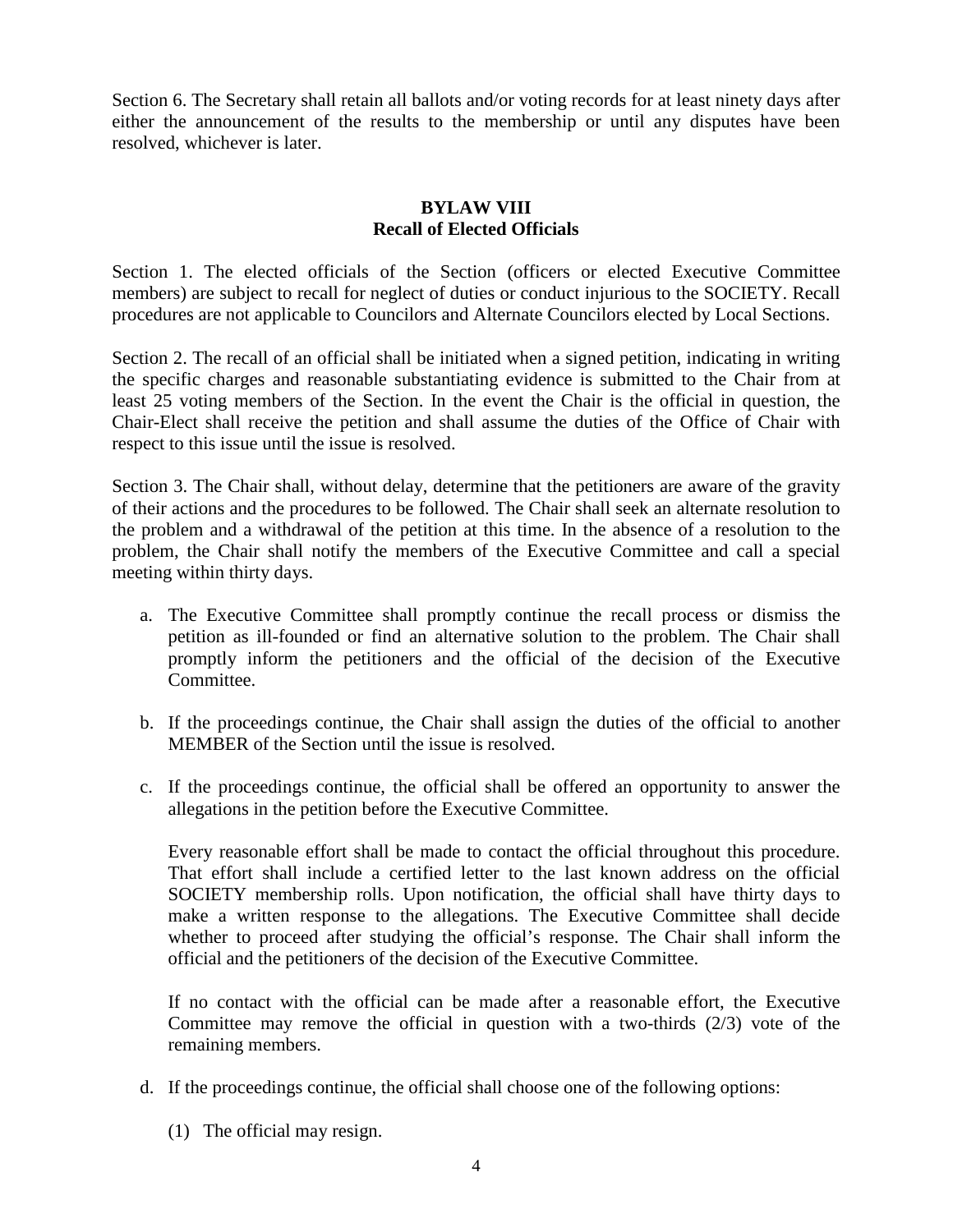- (2) The official may request a hearing and a recall vote by the remaining members of the Executive Committee. A two-thirds (2/3) vote of the remaining members of the Executive Committee shall be required to recall the official.
- (3) The official may choose not to respond within thirty days and thus forfeit the position.

Section 4. The vacancy provisions of these bylaws shall be used to fill a vacancy caused by a recall process. The membership of the Section and the Executive Director of the SOCIETY shall be informed of the results of the recall process and the replacement of the official.

### **BYLAW IX Duties of Officers and Executive Committee**

Section 1. The duties of the officers shall be such as usually pertain to their offices, together with those required by the Constitution and Bylaws of the SOCIETY and other such duties as may be given from time to time by the Executive Committee.

Section 2. The Chair of the Section shall serve as Chair of the Executive Committee and shall appoint, subject to ratification by the Executive Committee, the chairs of the various committees with the exception of the Program Committee.

Section 3. The Executive Committee is the governing body of the Section and shall have charge of the affairs, funds and property of the Section and of all other matters not otherwise provided for in these bylaws.

Section 4. The Chair-Elect shall serve as Program Chair.

Section 5. The Treasurer shall receive and deposit all funds paid to the Section in the name of the Section and shall disburse funds only at the direction of the Executive Committee. The Treasurer shall be bonded in a suitable manner if and when the Executive Committee so provides.

#### **BYLAW X Committees and Their Duties**

Section 1. There shall be a Nominating Committee as provided for elsewhere in the bylaws.

Section 2. The standing committees of the Section shall be determined by the Executive Committee. The Executive Committee may add or delete standing committees to meet the needs of the Section. Other ad hoc committees may be appointed from time to time by the Chair.

Section 3. The Chair shall be ex officio member of all committees except the Nominating Committee.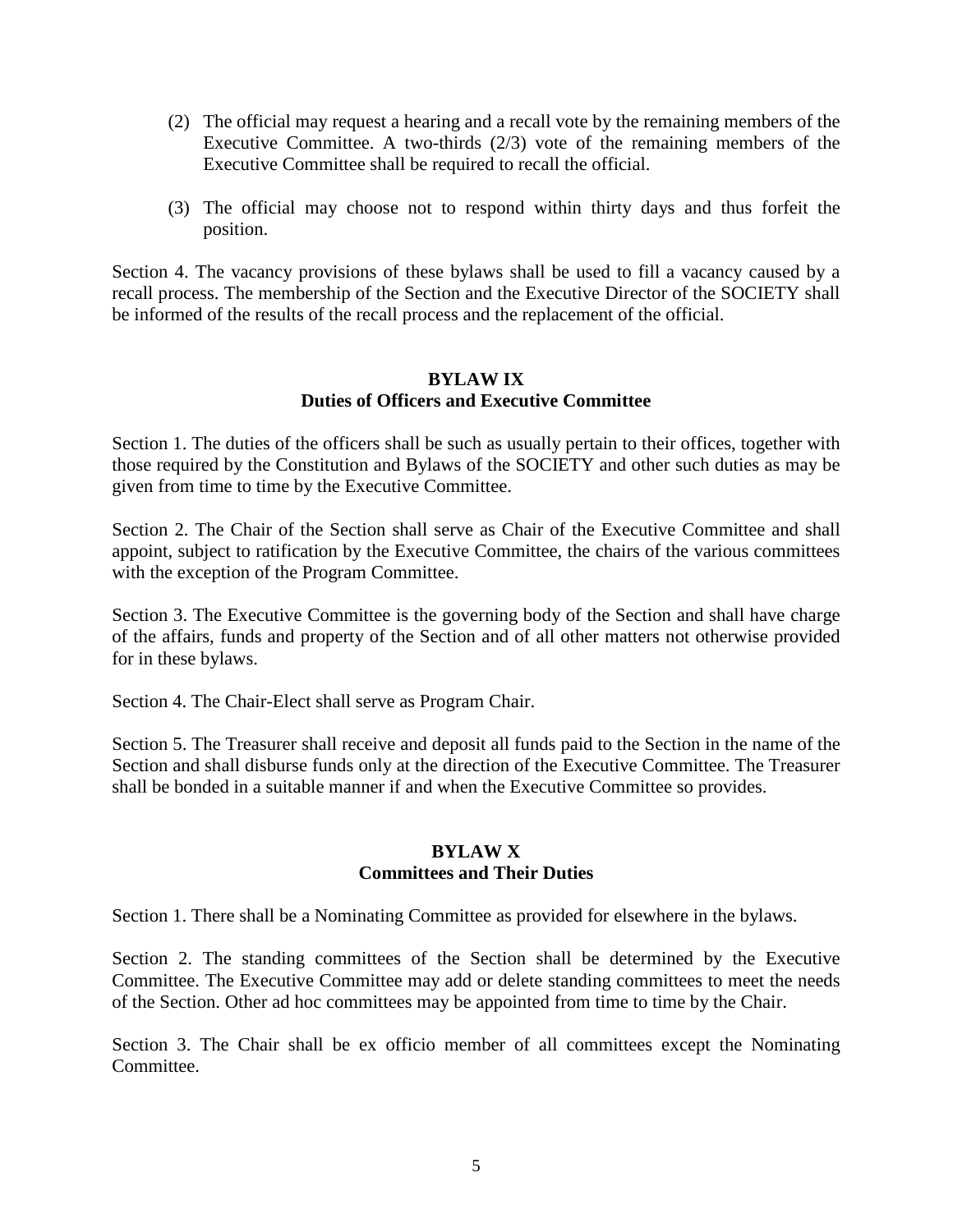Section 4. With the exception of the Nominating Committee, the Chair of the Section shall appoint the membership of all other committees, with the concurrence of the Executive Committee.

# **BYLAW XI Meetings**

Section 1. At least two Section meetings shall be held each year. One such meeting is to be the annual meeting, held in December, at which time reports are received and election returns announced.

Section 2. The Section may have special meetings within thirty days upon the call of a majority of the Executive Committee or upon the request of 20 percent of the members of the Section. The notices for special meetings shall state the exact nature of business intended to be transacted and no other business shall transpire at such meetings.

Section 3. A quorum for the transaction of business at a meeting of the Section shall be 30 members of the Section. In the absence of a quorum, regular and special meetings shall adjourn to a date.

Section 4. At regular meetings of the Section, the normal order of business shall be:

- a. Reading of Papers
- b. Minutes of previous meeting
- c. Reports of Officers
- d. Reports of Committees
- e. Miscellaneous business
- f. Adjournment

Section 5. The order of business at any regular meeting of the Section, excepting the annual meeting, may be suspended at the discretion of the Chair.

Section 6. The parliamentary procedure for all Section meetings not specifically provided for in these bylaws shall be subject to the latest edition of *Robert's Rules of Order Newly Revised.*

Section 7. The Executive Committee shall meet upon due notice at such times and places as may suit its convenience upon call of the Chair or within thirty days following a request of a majority of its members.

Section 8. A quorum for an Executive Committee meeting shall consist of 10 members of the Board. In the absence of a quorum, the Executive Committee shall take no official action.

Section 9. In urgent matters, the Chair may poll the Executive Committee provided that the communication is distributed to all members of the Executive Committee and the votes are recorded by the Secretary who shall certify a quorum among the responses. In addition, the Executive Committee shall affirm the vote at its next meeting.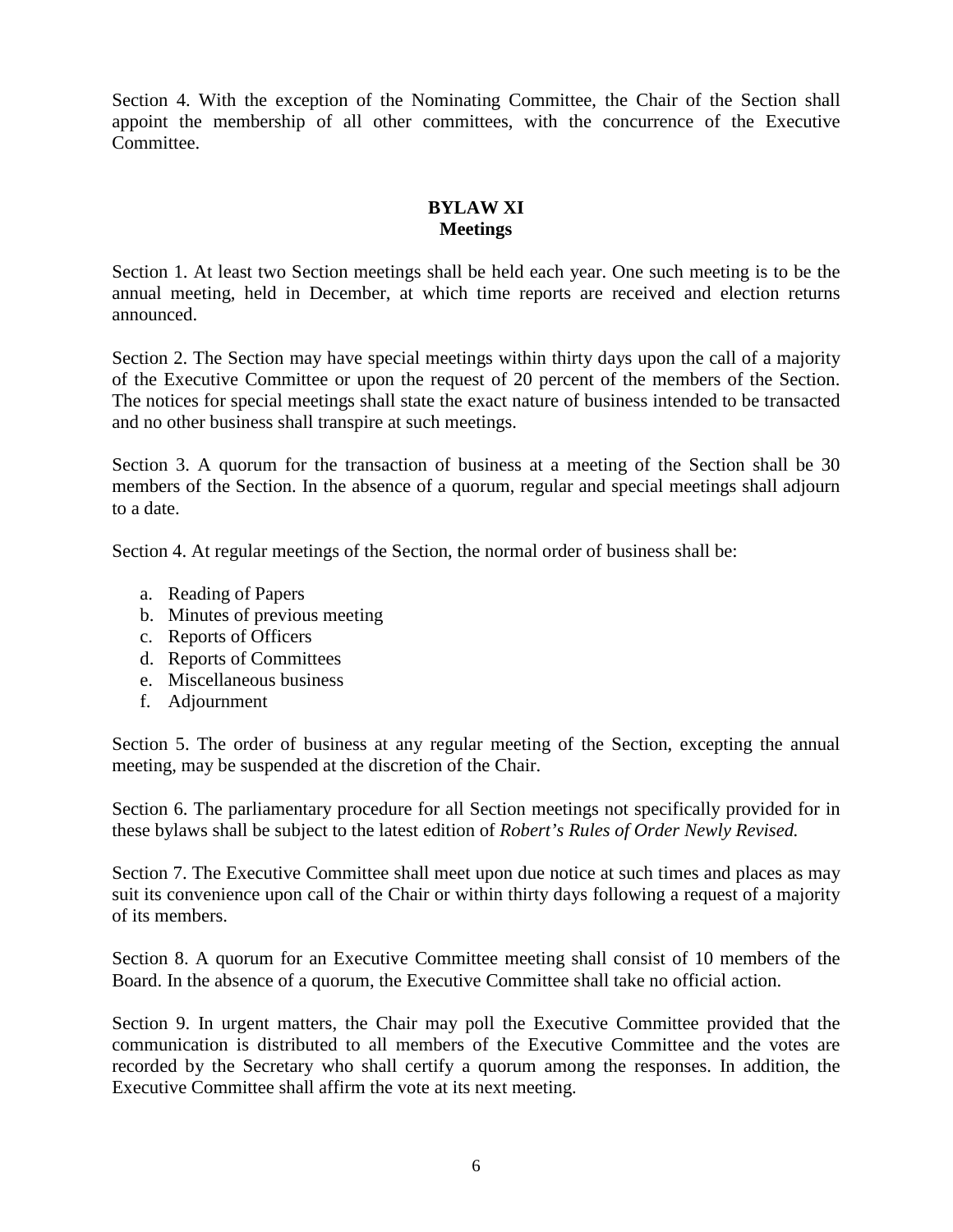## **BYLAW XII Dues, Funds, Donations and Bequests**

Section 1. All Society Affiliates and members except MEMBERS in emeritus status of the SOCIETY, may annually be assessed such voluntary local dues as the Section may determine.

Section 2. All Local Section Affiliates shall pay annual dues as set by the Executive Committee. Failure to pay such dues in advance shall terminate such affiliation.

Section 3. The raising and collecting of funds other than dues may be provided by agreement of a majority of Executive Committee members subject to the Constitution and Bylaws of the SOCIETY.

Section 4. Donations or bequests of funds or property may be accepted on behalf of the Section by the Executive Committee, subject to the provisions of the Constitution and Bylaws of the SOCIETY.

# **BYLAW XIII Amendments to Bylaws**

Section 1. These bylaws shall be amended as follows:

- a. The proposed amendment shall have been first been submitted to the Executive Committee by at least five members, or shall have been raised by the Executive Committee, and shall have been evaluated and approved by a majority of the members of the Executive Committee.
- b. If a dispute arises regarding approval of said amendment(s), the Executive Committee may resolve the issue by majority vote of the Committee after hearing discussion of the issue at a regular meeting of the Section, or the Committee may decide to hold a special election of the Section to resolve it.
- c. The Section Secretary shall send the proposed bylaw amendment(s) to the SOCIETY's Committee on Constitution and Bylaws for a preliminary review. After receipt of the review, the Executive Committee will then make appropriate changes, as necessary. The Secretary shall then distribute to all Section members a suitable explanation of the bylaw amendment(s).
- d. At least two-thirds  $(2/3)$  of the votes cast shall be required to approve the amendment(s).

Section 2. The Secretary shall distribute the outcome of the ballot regarding the amendment(s) to the Section members and within sixty days shall meet all requirements for submitting the results to the Committee on Constitution and Bylaws.

Section 3. Amendment(s) to these bylaws shall become effective upon approval by the Committee on Constitution and Bylaws, acting for the Council of the SOCIETY, unless a later date is specified.